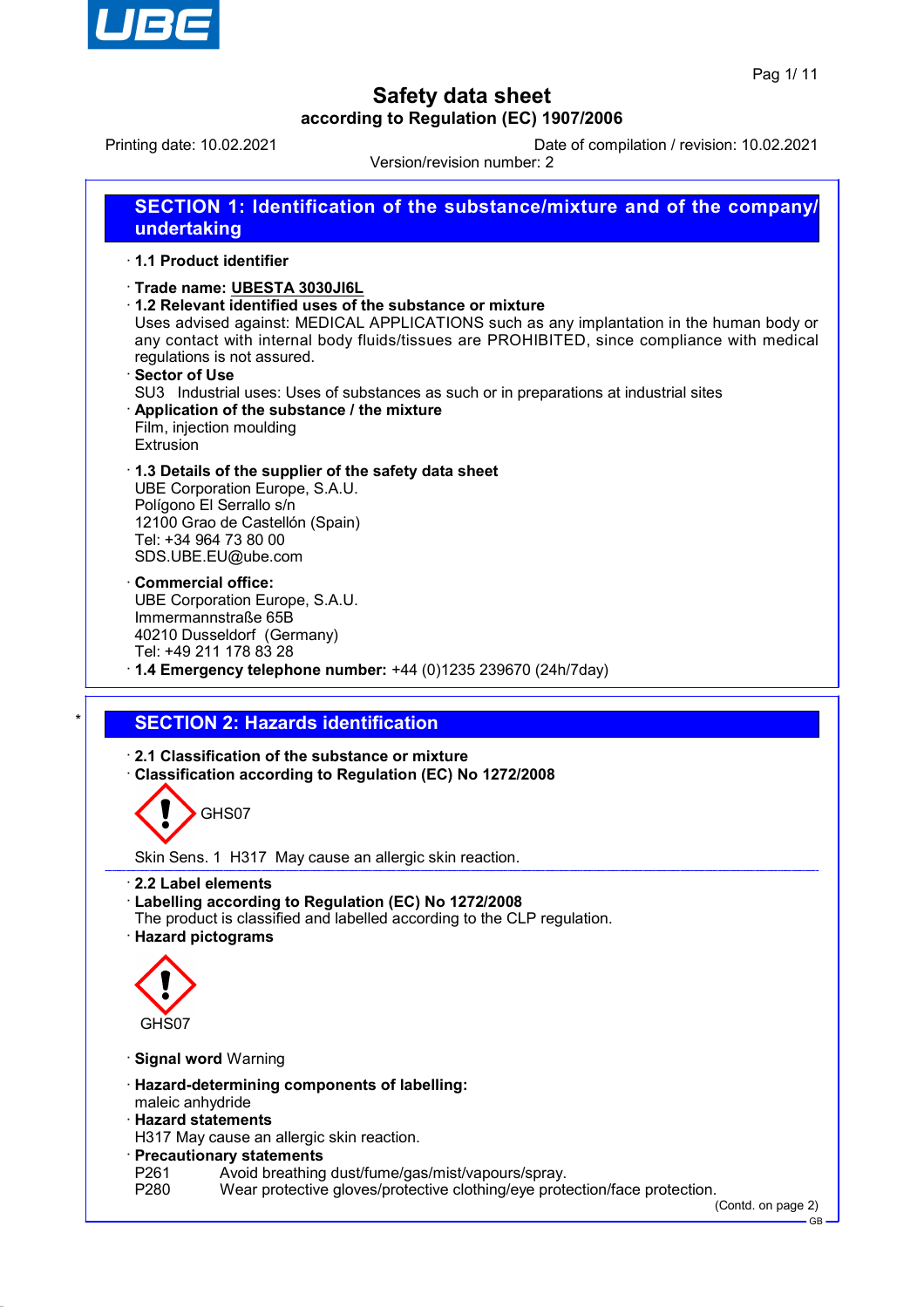

Printing date: 10.02.2021 Date of compilation / revision: 10.02.2021

Version/revision number: 2

**Trade name: UBESTA 3030JI6L**

P333+P313 If skin irritation or rash occurs: Get medical advice/attention.

P302+P352 IF ON SKIN: Wash with plenty of water.

P362+P364 Take off contaminated clothing and wash it before reuse.

P501 Dispose of contents/container in accordance with local/regional/national/international regulations.

· **2.3 Other hazards**

· **Results of PBT and vPvB assessment**

· **PBT:** Not applicable.

· **vPvB:** Not applicable.

### **SECTION 3: Composition/information on ingredients**

### · **3.2 Chemical characterisation: Mixtures**

· **Description:** Mixture: consisting of the following components.

| · Dangerous components:                                               |                                                                                                                                                                          |           |
|-----------------------------------------------------------------------|--------------------------------------------------------------------------------------------------------------------------------------------------------------------------|-----------|
| CAS: 3622-84-2<br>EINECS: 222-823-6<br>Reg.nr.: 01-2119486780-29-0000 | N-butylbenzenesulphonamide (BBSA)<br>Aquatic Chronic 3, H412                                                                                                             | <7%       |
| CAS: 1333-86-4<br>EINECS: 215-609-9<br>Reg.nr.: 01-2119384822-32-XXXX | Carbon Black<br>substance with a Community workplace exposure limit                                                                                                      | $1\%$     |
| CAS: 108-31-6<br>EINECS: 203-571-6<br>Reg.nr.: 01-2119472428-31-XXXX  | maleic anhydride<br>Resp. Sens. 1, H334; STOT RE 1, H372<br>Skin Corr. 1B, H314; Eye Dam. 1, H318<br>△<br>Acute Tox. 4, H302; Acute Tox. 4, H332; Skin<br>Sens. 1A, H317 | $< 0.1\%$ |
| · Non dangerous components                                            |                                                                                                                                                                          |           |
| 24937-16-4 Polyamide 12                                               |                                                                                                                                                                          | >79%      |
|                                                                       | Additional information: For the wording of the listed hazard phrases refer to section 16.                                                                                |           |

# **SECTION 4: First aid measures**

### · **4.1 Description of first aid measures**

### · **General information:**

Take affected persons out into the fresh air.

Seek medical treatment.

Immediately remove any clothing soiled by the product.

· **After inhalation:**

If exposed to vapors from heating and molding material , remove to fresh air .

If symptoms, coughing and discomfort in nose and throat remain, get medical attention.

Supply fresh air and to be sure call for a doctor.

In case of unconsciousness place patient stably in side position for transportation.

· **After skin contact:**

If redness, itching or burning sensation develops, get medical attention.

After contact with the molten product, cool rapidly with cold water.

Do not pull solidified product off the skin.

- Seek medical treatment.
- Immediately wash with water and soap and rinse thoroughly.
- · **After eye contact:**

Immediately flush exposed area with copious amounts of water for at least 15 minutes.

(Contd. on page 3)

GB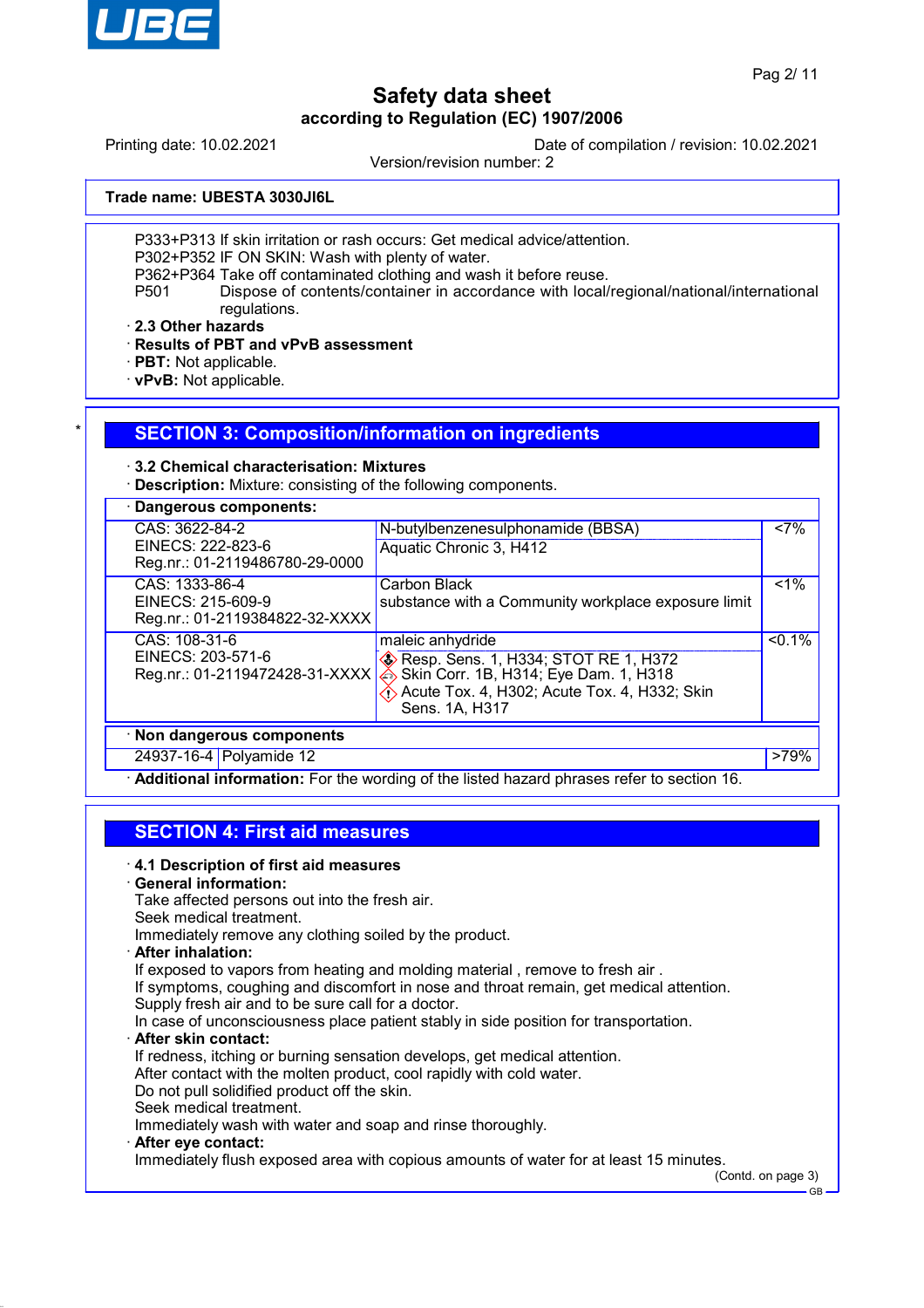

Printing date: 10.02.2021 Date of compilation / revision: 10.02.2021

Version/revision number: 2

### **Trade name: UBESTA 3030JI6L**

If redness, itching or burning sensation develops, do not rub eyes and immediately get medical attention.

· **After swallowing:**

Rinse out mouth and then drink plenty of water.

Do not induce vomiting; call for medical help immediately.

· **4.2 Most important symptoms and effects, both acute and delayed** At molten state, expected to cause burns to skin.

Irreversible dermatitis will occur if you do not wash affected skin immediately and thoroughly.

· **4.3 Indication of any immediate medical attention and special treatment needed**

Treatment: Treat according to symptoms (decontamination, vital functions), no known specific antidote.

## **SECTION 5: Firefighting measures**

#### · **5.1 Extinguishing media**

- · **Suitable extinguishing agents:**
- **Water**
- Fire-extinguishing powder
- Carbon dioxide

Use fire extinguishing methods suitable to surrounding conditions.

- · **For safety reasons unsuitable extinguishing agents:** Not known
- · **5.2 Special hazards arising from the substance or mixture**
- In case of fire, the following can be released: Carbon monoxide (CO) Carbon Dioxide (CO2) Under certain fire conditions, traces of other toxic gases cannot be excluded, e.g.: Maleic anhydride Hydrogen cyanide (HCN) Ammonia (NH3) · **5.3 Advice for firefighters** · **Protective equipment:**
- Firefighters should wear appropriate protective equipment

Wear self-contained respiratory protective device.

· **Additional information** Cool endangered receptacles with water spray.

### **SECTION 6: Accidental release measures**

- · **6.1 Personal precautions, protective equipment and emergency procedures** Stop leak if you can do so without risk Remove combustible materials Ensure adequate ventilation Use personal protective equipment as indicated in paragraph 8 · **6.2 Environmental precautions:** Do not allow to enter sewers/ surface or ground water. · **6.3 Methods and material for containment and cleaning up:**
- Sweep up to prevent slipping on polymer pellets Send for recovery or disposal in suitable receptacles. Dispose contaminated material as waste according to item 13.
- · **6.4 Reference to other sections** See Section 7 for information on safe handling. See Section 8 for information on personal protection equipment.

(Contd. on page 4)

GB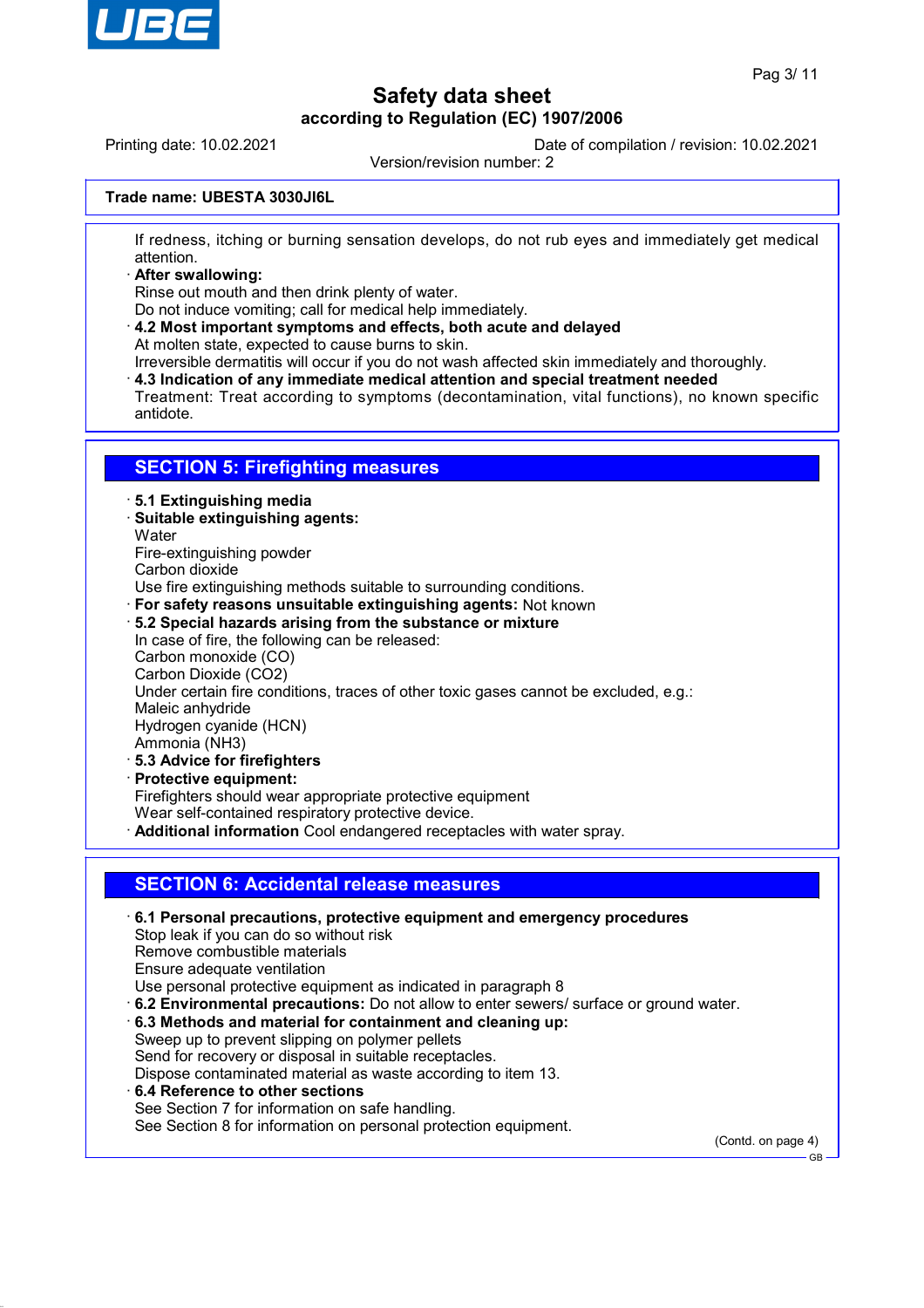

Printing date: 10.02.2021 Date of compilation / revision: 10.02.2021

Version/revision number: 2

### **Trade name: UBESTA 3030JI6L**

See Section 13 for disposal information.

## **SECTION 7: Handling and storage**

#### · **7.1 Precautions for safe handling**

Keep away from foodstuffs, beverages and feed. Do not eat, drink, smoke or sniff while working. Immediately remove all soiled and contaminated clothing Wash hands before breaks and at the end of work. Melted state: Avoid skin contact with the liquefied material. Avoid breathing dust/fume/vapours.

· **Information about fire - and explosion protection:** Protect against electrostatic charges.

#### · **7.2 Conditions for safe storage, including any incompatibilities**

· **Storage:**

· **Requirements to be met by storerooms and receptacles:**

Store in cool, dry conditions in well sealed receptacles.

- · **Information about storage in one common storage facility:** Not required.
- · **Further information about storage conditions:** Protect from heat and direct sunlight.
- · **7.3 Specific end use(s)**

No further relevant information available.

See item 1.2

## **SECTION 8: Exposure controls/personal protection**

· **Additional information about design of technical facilities:** Adequate ventilation should be maintained at handing. Additionally, local exhaust ventilation recommended at melting process.

· **8.1 Control parameters**

|                                  |                                                                              |                                      | Ingredients with limit values that require monitoring at the workplace: |                   |                    |
|----------------------------------|------------------------------------------------------------------------------|--------------------------------------|-------------------------------------------------------------------------|-------------------|--------------------|
| 1333-86-4 Carbon Black           |                                                                              |                                      |                                                                         |                   |                    |
|                                  |                                                                              |                                      | WEL (Great Britain) Short-term value: 7 mg/m <sup>3</sup>               |                   |                    |
|                                  |                                                                              |                                      | Long-term value: 3.5 mg/m <sup>3</sup>                                  |                   |                    |
| 108-31-6 maleic anhydride        |                                                                              |                                      |                                                                         |                   |                    |
|                                  |                                                                              |                                      | WEL (Great Britain) Short-term value: 3 mg/m <sup>3</sup>               |                   |                    |
|                                  |                                                                              | Long-term value: 1 mg/m <sup>3</sup> |                                                                         |                   |                    |
|                                  |                                                                              | Sen                                  |                                                                         |                   |                    |
| <b>DNEL</b> (workers)            |                                                                              |                                      |                                                                         |                   |                    |
|                                  |                                                                              |                                      | 3622-84-2 N-butylbenzenesulphonamide (BBSA)                             |                   |                    |
|                                  |                                                                              |                                      | Inhalative DNEL (Long-term exposure $-$ systemic effects) 2.5 mg/m3     |                   |                    |
| <b>DNEL</b> (general population) |                                                                              |                                      |                                                                         |                   |                    |
|                                  |                                                                              |                                      | 3622-84-2 N-butylbenzenesulphonamide (BBSA)                             |                   |                    |
| Oral                             |                                                                              | DNEL(Systemic effects-Long-term)     |                                                                         | 0.26 mg/Kg bw/day |                    |
|                                  | Inhalative DNEL (Systemic effects-Long-term exposure) 0.45 mg/m <sup>3</sup> |                                      |                                                                         |                   |                    |
| · PNECs                          |                                                                              |                                      |                                                                         |                   |                    |
|                                  |                                                                              |                                      | 3622-84-2 N-butylbenzenesulphonamide (BBSA)                             |                   |                    |
| PNEC(fresh water)                |                                                                              |                                      | 0.037 mg/L                                                              |                   |                    |
|                                  |                                                                              |                                      |                                                                         |                   | (Contd. on page 5) |
|                                  |                                                                              |                                      |                                                                         |                   | <b>GB</b>          |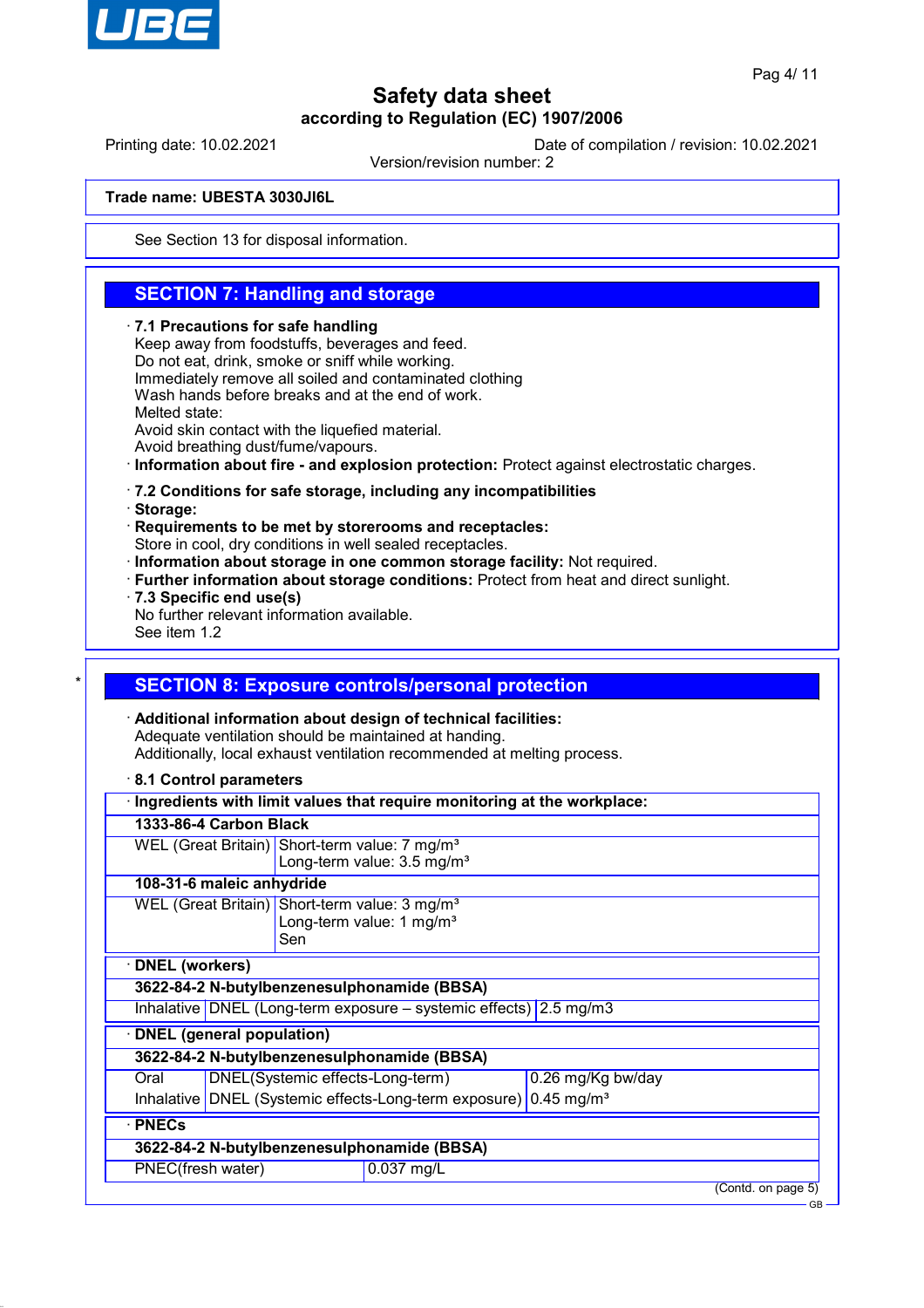

Printing date: 10.02.2021 Date of compilation / revision: 10.02.2021

Version/revision number: 2

| Trade name: UBESTA 3030JI6L |  |  |
|-----------------------------|--|--|
|-----------------------------|--|--|

| PNEC (marine water)                                                                                                                                                                                                                                                                                                                                                                                                                                                                                                 | 0.0037 mg/L                                                                                                                                                                                                                                                                                                                                                                                                                                        |
|---------------------------------------------------------------------------------------------------------------------------------------------------------------------------------------------------------------------------------------------------------------------------------------------------------------------------------------------------------------------------------------------------------------------------------------------------------------------------------------------------------------------|----------------------------------------------------------------------------------------------------------------------------------------------------------------------------------------------------------------------------------------------------------------------------------------------------------------------------------------------------------------------------------------------------------------------------------------------------|
| PNEC (intermittent release)                                                                                                                                                                                                                                                                                                                                                                                                                                                                                         | $0.37$ mg/L                                                                                                                                                                                                                                                                                                                                                                                                                                        |
| PNEC (soil)                                                                                                                                                                                                                                                                                                                                                                                                                                                                                                         | 0.091 mg/kg d.w                                                                                                                                                                                                                                                                                                                                                                                                                                    |
| PNEC (STP)                                                                                                                                                                                                                                                                                                                                                                                                                                                                                                          | 60 mg/L                                                                                                                                                                                                                                                                                                                                                                                                                                            |
| PNEC (Sediment (freshwater))                                                                                                                                                                                                                                                                                                                                                                                                                                                                                        | 0.563 mg/Kg sed                                                                                                                                                                                                                                                                                                                                                                                                                                    |
| PNEC (sediment (marine water)) 0.056 mg/kg sed                                                                                                                                                                                                                                                                                                                                                                                                                                                                      |                                                                                                                                                                                                                                                                                                                                                                                                                                                    |
|                                                                                                                                                                                                                                                                                                                                                                                                                                                                                                                     | Additional information: The lists valid during the making were used as basis.                                                                                                                                                                                                                                                                                                                                                                      |
| 8.2 Exposure controls<br>Personal protective equipment:<br>General protective and hygienic measures:<br>Immediately remove all soiled and contaminated clothing<br>Wash hands before breaks and at the end of work.<br><b>Respiratory protection:</b><br>Not necessary if room is well-ventilated.<br>Unnecessary under normal processing<br>Filter A/P2<br>exposure use self-contained respiratory protective device.<br><b>Protection of hands:</b><br>Use protective gloves according to EN 374<br>Molten state: | In accordance with Directive 89/686/EEC on personal protective equipment<br>The usual precautionary measures are to be adhered to when handling chemicals.<br>Use suitable respiratory protective device in case of insufficient ventilation.<br>In case of brief exposure or low pollution use respiratory filter device. In case of intensive or longer<br>At treating hot polymer or molding process, heat resistant gloves should be required. |
| Protective gloves                                                                                                                                                                                                                                                                                                                                                                                                                                                                                                   |                                                                                                                                                                                                                                                                                                                                                                                                                                                    |
| Heat protection gloves<br>preparation.                                                                                                                                                                                                                                                                                                                                                                                                                                                                              | The glove material has to be impermeable and resistant to the product/ the substance/ the                                                                                                                                                                                                                                                                                                                                                          |
| degradation<br><b>Material of gloves</b>                                                                                                                                                                                                                                                                                                                                                                                                                                                                            | Selection of the glove material on consideration of the penetration times, rates of diffusion and the                                                                                                                                                                                                                                                                                                                                              |
| Butyl rubber, BR<br>Recommended thickness of the material: $\geq 1.5$ mm<br>Break time: >480 min                                                                                                                                                                                                                                                                                                                                                                                                                    |                                                                                                                                                                                                                                                                                                                                                                                                                                                    |
| of quality and varies from manufacturer to manufacturer.<br>Eye protection:                                                                                                                                                                                                                                                                                                                                                                                                                                         | The selection of the suitable gloves does not only depend on the material, but also on further marks                                                                                                                                                                                                                                                                                                                                               |
|                                                                                                                                                                                                                                                                                                                                                                                                                                                                                                                     | Safety glasses with side-shields (frame goggles) (e.g. EN 166)                                                                                                                                                                                                                                                                                                                                                                                     |
| recommended.<br>Skin and body protection:                                                                                                                                                                                                                                                                                                                                                                                                                                                                           | Safety goggles should be worn. At treating hot polymer or molten polymer, face shield should be                                                                                                                                                                                                                                                                                                                                                    |
| Protective work clothing                                                                                                                                                                                                                                                                                                                                                                                                                                                                                            |                                                                                                                                                                                                                                                                                                                                                                                                                                                    |
| Molten state:                                                                                                                                                                                                                                                                                                                                                                                                                                                                                                       |                                                                                                                                                                                                                                                                                                                                                                                                                                                    |
| Heat-resistant protective clothing                                                                                                                                                                                                                                                                                                                                                                                                                                                                                  | (Contd. on page 6)                                                                                                                                                                                                                                                                                                                                                                                                                                 |
|                                                                                                                                                                                                                                                                                                                                                                                                                                                                                                                     | $GB -$                                                                                                                                                                                                                                                                                                                                                                                                                                             |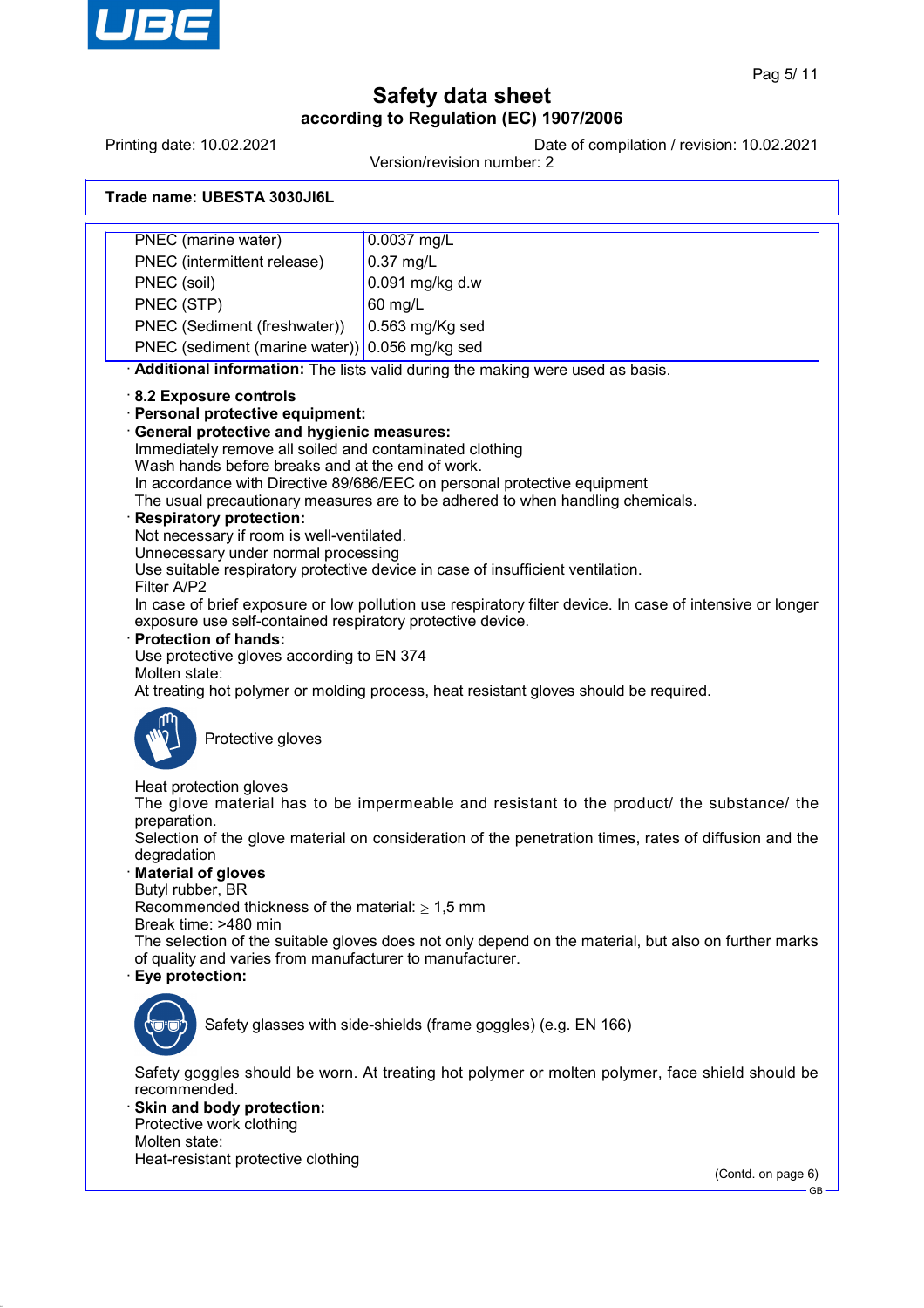

Printing date: 10.02.2021 Date of compilation / revision: 10.02.2021

Version/revision number: 2

**Trade name: UBESTA 3030JI6L**

#### · **Limitation and supervision of exposure into the environment** Prevent the material from spreading into the environment.

| <b>SECTION 9: Physical and chemical properties</b>                                                      |                                                                                                                         |  |  |  |
|---------------------------------------------------------------------------------------------------------|-------------------------------------------------------------------------------------------------------------------------|--|--|--|
| 9.1 Information on basic physical and chemical properties<br><b>General Information</b>                 |                                                                                                                         |  |  |  |
| · Appearance:<br>Form:<br>Colour:<br>· Odour:                                                           | Pellets<br><b>Black</b><br>Light                                                                                        |  |  |  |
| <b>Odour threshold:</b>                                                                                 | Not applicable                                                                                                          |  |  |  |
| · pH-value:                                                                                             | 7.5-8.5 (BBSA)<br>Not applicable because it is a solid mixture                                                          |  |  |  |
| Change in condition<br><b>Melting point/freezing point:</b><br>Initial boiling point and boiling range: | $-30$ °C (BBSA)<br>Not determined for mixture.<br>314 °C (a 1013 hPa (BBSA))                                            |  |  |  |
| · Flash point:                                                                                          | >200 °C (Closed cup (BBSA))                                                                                             |  |  |  |
| · Flammability (solid, gas):                                                                            | Product is not flammable<br><b>BBSA:</b><br>Product is not flammable.                                                   |  |  |  |
| · Ignition temperature                                                                                  | Not determined for mixture.                                                                                             |  |  |  |
| · Decomposition temperature:                                                                            | Not determined for mixture.                                                                                             |  |  |  |
| · Auto-ignition temperature:                                                                            | Not determined for mixture.<br>BBSA:<br>No exam necessary because the flash point goes<br>above 200 °C.                 |  |  |  |
| <b>Explosive properties:</b>                                                                            | Product does not present an explosion hazard.                                                                           |  |  |  |
| <b>Explosion limits:</b><br>Lower:<br>Upper:<br><b>Oxidising properties</b>                             | Product does not present an explosion hazard.<br>Product does not present an explosion hazard.<br>Not oxidising. (BBSA) |  |  |  |
| Vapour pressure at 20 °C:                                                                               | 0.0397 mPa (BBSA)                                                                                                       |  |  |  |
| · Density:<br>Relative density at 20 °C                                                                 | $1.15$ g/cm <sup>3</sup> (BBSA)<br>Not determined for mixture.                                                          |  |  |  |
| <b>Vapour density</b><br><b>Evaporation rate</b>                                                        | Not applicable because it is a solid mixture<br>Not applicable because it is a solid mixture                            |  |  |  |
| · Solubility in / Miscibility with<br>water:                                                            | Not miscible or difficult to mix.                                                                                       |  |  |  |
| · Partition coefficient: n-octanol/water at 20 °C: 2.05 log POW (BBSA)                                  |                                                                                                                         |  |  |  |
| · Viscosity:<br>Dynamic at 20 °C:<br>Kinematic:                                                         | 180 mPas (BBSA)<br>Not applicable because it is a solid mixture<br>(Contd. on page 7)                                   |  |  |  |

GB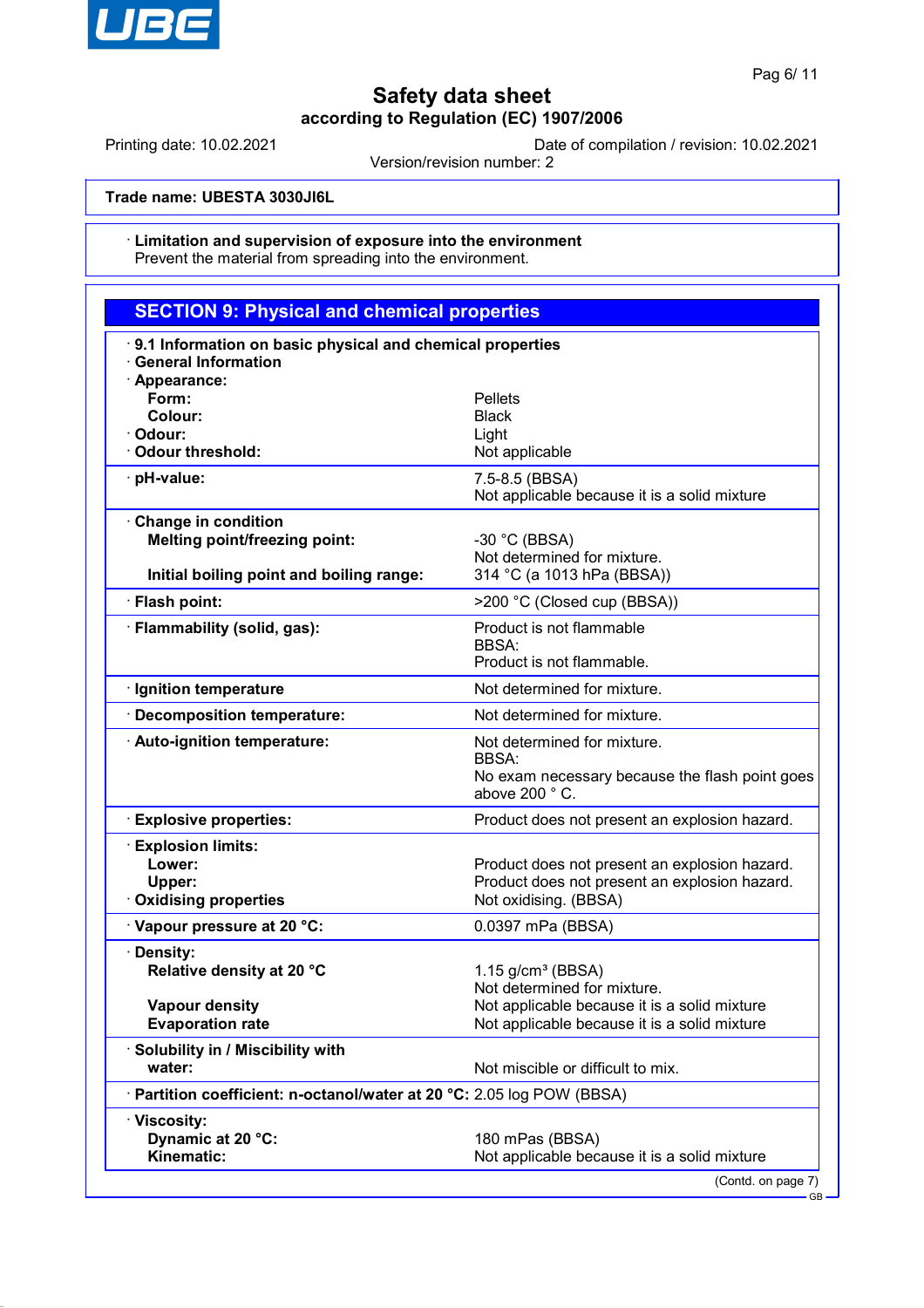

GB

# **Safety data sheet according to Regulation (EC) 1907/2006**

Printing date: 10.02.2021 Date of compilation / revision: 10.02.2021

Version/revision number: 2

**Trade name: UBESTA 3030JI6L**

• **9.2 Other information** No further relevant information available.<br>
Molecular mass **Notecular mass** (RBSA) 213.3 g/mol · **Molecular mass** (BBSA): 213,3 g/mol

## **SECTION 10: Stability and reactivity**

- · **10.1 Reactivity**
- As BBSA: Thermal decomposition can lead to the escape of irritating gases and vapours.
- · **10.2 Chemical stability** The product is stable if stored and handled as prescribed/indicated
- · **Thermal decomposition / conditions to be avoided:**
- Stable at environment temperature.

No decomposition if used and stored according to specifications.

- · **10.3 Possibility of hazardous reactions** No dangerous reactions known.
- · **10.4 Conditions to avoid**

Avoid heat, flames, sparks and other sources of ignition.

- Avoid high temperature
- · **10.5 Incompatible materials:** Oxidizing agents, acids, bases and reactive agents.
- · **10.6 Hazardous decomposition products:** Carbon monoxide
- Carbon dioxide

Hydrogen cyanide (prussic acid)

Ammonia

· **Additional information:**

As BBSA: On burning: release of toxic and corrosive gases/vapours (sulphur oxides).

## **SECTION 11: Toxicological information**

· **11.1 Information on toxicological effects**

· **Acute toxicity** Based on available data, the classification criteria are not met.

| LD/LC50 values relevant for classification:                                      |                  |                                               |                    |  |
|----------------------------------------------------------------------------------|------------------|-----------------------------------------------|--------------------|--|
| 3622-84-2 N-butylbenzenesulphonamide (BBSA)                                      |                  |                                               |                    |  |
| Oral                                                                             | LD <sub>50</sub> | 2,070 mg/kg (rat)                             |                    |  |
| Dermal                                                                           | LD50             | >2,000 mg/kg (rat)                            |                    |  |
|                                                                                  |                  | Inhalative   LC50/4 h   > 4.066 mg/l (rat)    |                    |  |
| 108-31-6 maleic anhydride                                                        |                  |                                               |                    |  |
| Oral                                                                             | LD50             | 1,090 mg/kg (rat)                             |                    |  |
| Dermal                                                                           | LD50             | 2,620 mg/kg (rabbit)                          |                    |  |
|                                                                                  |                  | Inhalative   LC50/4 h   $>4.35$ mg/l (rat)    |                    |  |
| <b>Primary irritant effect:</b>                                                  |                  |                                               |                    |  |
| <b>Skin corrosion/irritation</b>                                                 |                  |                                               |                    |  |
| Mixture:                                                                         |                  |                                               |                    |  |
| Based on available data, the classification criteria are not met.<br>Components: |                  |                                               |                    |  |
|                                                                                  |                  | BBSA: Not classified with the available data. |                    |  |
| Maleic Anhydride:                                                                |                  |                                               |                    |  |
| Species: rabbit                                                                  |                  |                                               |                    |  |
| Result: corrosive                                                                |                  |                                               |                    |  |
| Serious eye damage/irritation                                                    |                  |                                               |                    |  |
| Mixture:                                                                         |                  |                                               |                    |  |
| Based on available data, the classification criteria are not met.                |                  |                                               |                    |  |
|                                                                                  |                  |                                               | (Contd. on page 8) |  |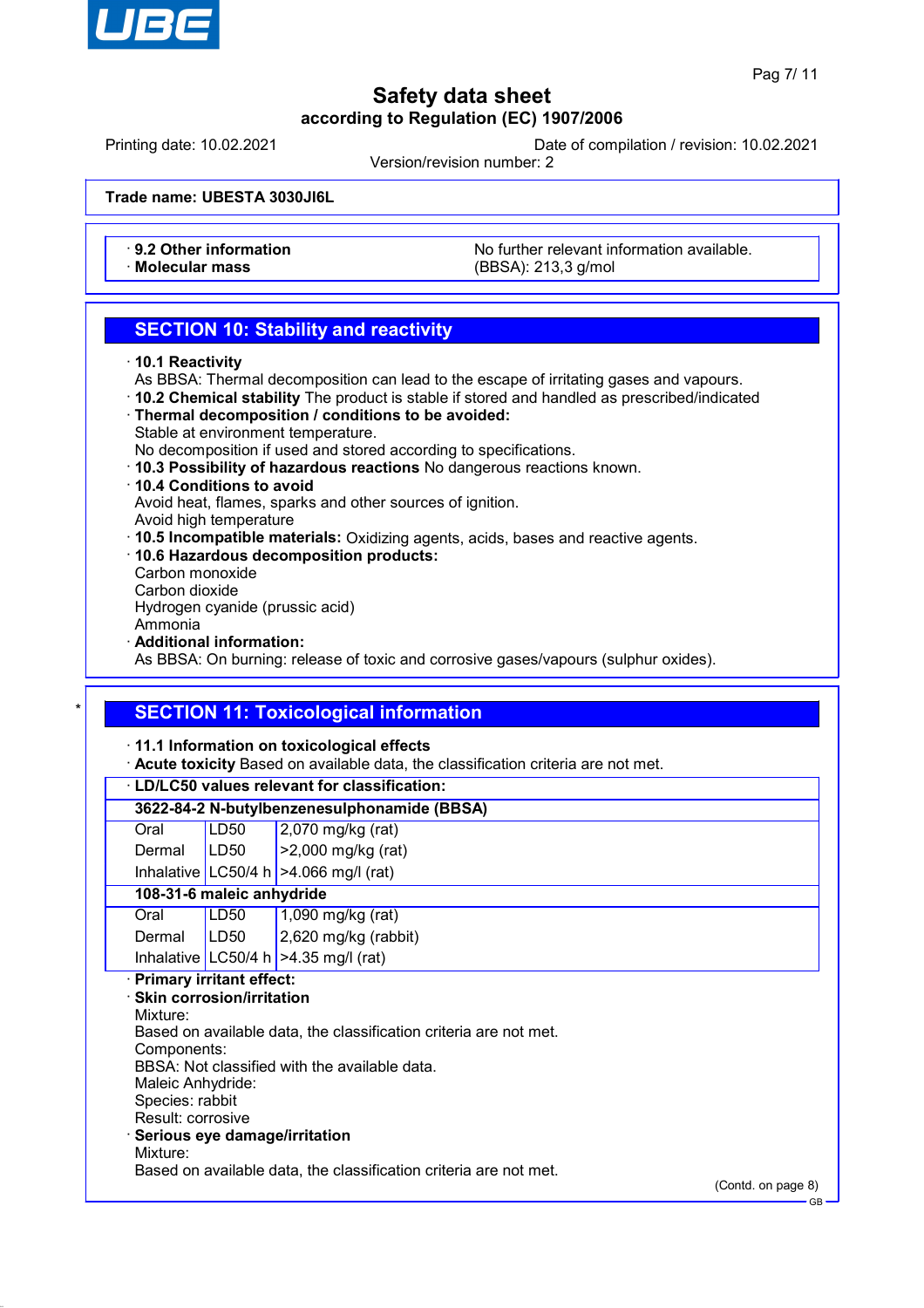

GB

# **Safety data sheet according to Regulation (EC) 1907/2006**

Printing date: 10.02.2021 Date of compilation / revision: 10.02.2021

Version/revision number: 2

|  | Trade name: UBESTA 3030JI6L |
|--|-----------------------------|
|  |                             |

Components: BBSA: Not classified with the available data. Maleic Anhydride: Species: rabbit Result: corrosive · **Respiratory or skin sensitisation**

- May cause an allergic skin reaction. · **Repeated dose toxicity**
- Components:
- Maleic Anhydride:
- Route of exposure: inhalation
- Target organs: respiratory system

Assessment: The substance is classified as specific target organ toxicant, repeated exposure, category 1.

## **3622-84-2 N-butylbenzenesulphonamide (BBSA)**

Oral NOEL 52 mg/kg (rat female) (90 dias)

52 mg/kg (rat male) (90 dias)

Dermal NOAEL > 1,000 mg/kg bw/day (rat) (28 dias)

## · **CMR effects (carcinogenity, mutagenicity and toxicity for reproduction)**

- · **Germ cell mutagenicity** Based on available data, the classification criteria are not met.
- · **Carcinogenicity** Based on available data, the classification criteria are not met.
- · **Reproductive toxicity** Based on available data, the classification criteria are not met.
- · **STOT-single exposure** Based on available data, the classification criteria are not met.
- · **STOT-repeated exposure** Based on available data, the classification criteria are not met.
- · **Aspiration hazard** Based on available data, the classification criteria are not met.

## **SECTION 12: Ecological information**

| $\cdot$ 12.1 Toxicity<br>· Aquatic toxicity:<br>Mixture:<br>No further relevant information available.<br>Components:<br>BBSA:<br>Harmful to aquatic organisms with long lasting effects.                                                                                                                                             |                    |
|---------------------------------------------------------------------------------------------------------------------------------------------------------------------------------------------------------------------------------------------------------------------------------------------------------------------------------------|--------------------|
| 3622-84-2 N-butylbenzenesulphonamide (BBSA)                                                                                                                                                                                                                                                                                           |                    |
| EC50(72h)<br>49 mg/L (Selenastrum capricornutum)                                                                                                                                                                                                                                                                                      |                    |
| LC50 (96 h) $ >38$ mg/l (Danio rerio)                                                                                                                                                                                                                                                                                                 |                    |
| EC50 $(48 h)$ 56 mg/l (daphnia magna)                                                                                                                                                                                                                                                                                                 |                    |
| 12.2 Persistence and degradability<br>Mixture:<br>No further relevant information available.<br>Components:<br><b>BBSA</b><br>Not easily biodegradable<br>Maleic Anhydride:<br>Easily biodegradable: 93%. After 11 days.<br>· 12.3 Bioaccumulative potential<br>Mixture:<br>No further relevant information available.<br>Components: |                    |
|                                                                                                                                                                                                                                                                                                                                       | (Contd. on page 9) |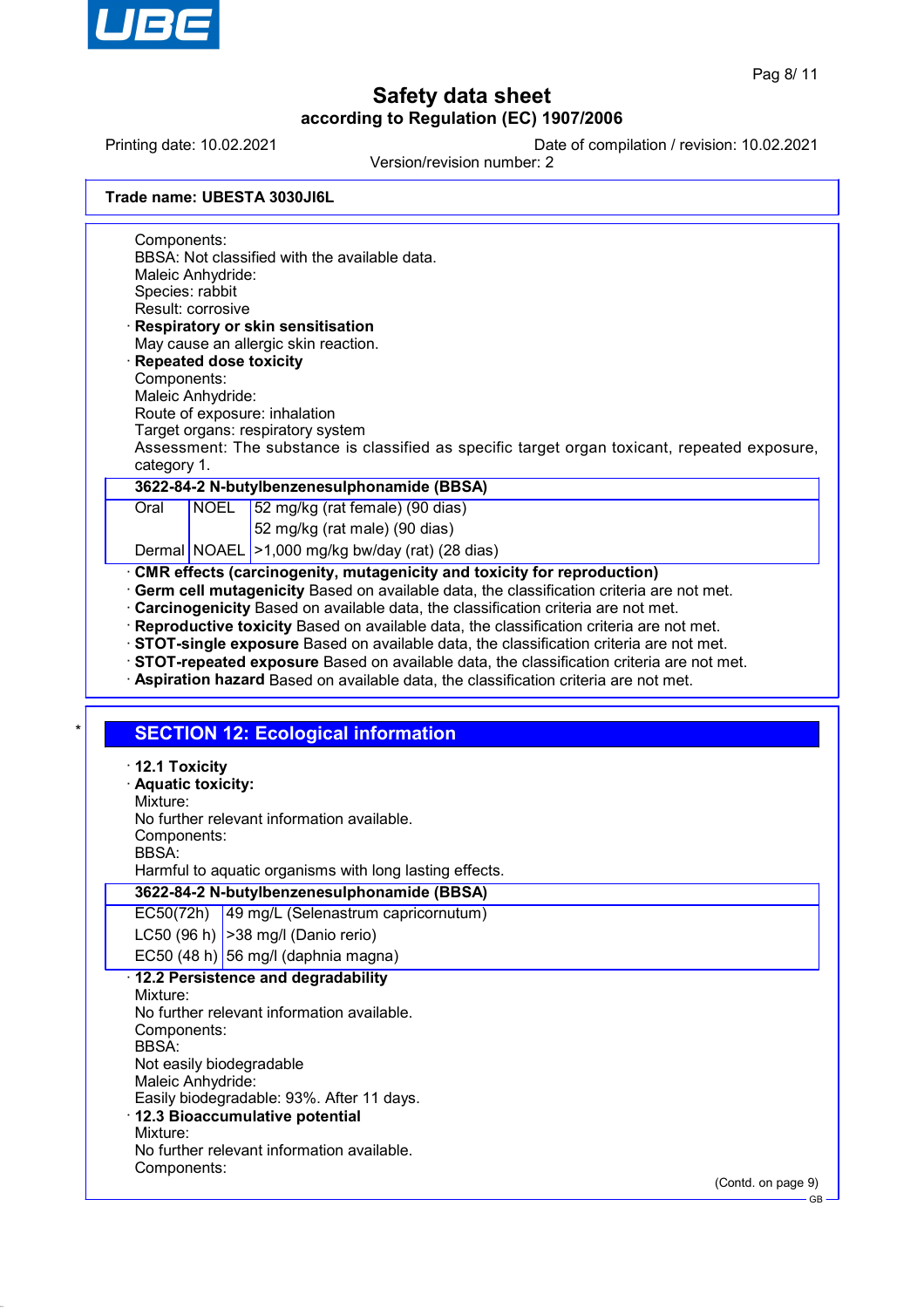

Printing date: 10.02.2021 Date of compilation / revision: 10.02.2021

Version/revision number: 2

**Trade name: UBESTA 3030JI6L**

BBSA: log Pow=2.01 (20-25ºC)

No indication of bio-accumulation potential

Maleic Anhydride:

Low potential based on the log Kow

log Pow:-2.61 (20 ºC)

· **12.4 Mobility in soil** No further relevant information available.

- · **12.5 Results of PBT and vPvB assessment**
- · **PBT:** Not applicable.
- · **vPvB:** Not applicable.

· **12.6 Other adverse effects** No further relevant information available.

## **SECTION 13: Disposal considerations**

### · **13.1 Waste treatment methods**

### · **Recommendation**

Chemical residues generally count as special waste

Must not be disposed together with household garbage. Do not allow product to reach sewage system.

Disposal must be made according to official regulations.

- · **Uncleaned packaging:**
- · **Recommendation:**

Packaging may contain residues of the product and should be treated accordingly. Disposal must be made according to official regulations.

| <b>SECTION 14: Transport information</b>                                                      |                             |        |
|-----------------------------------------------------------------------------------------------|-----------------------------|--------|
| $\cdot$ 14.1 UN-Number<br>· ADR, IMDG, IATA                                                   | Not applicable              |        |
| 14.2 UN proper shipping name<br>· ADR, IMDG, IATA                                             | Not applicable              |        |
| 14.3 Transport hazard class(es)                                                               |                             |        |
| · ADR, ADN, IMDG, IATA<br>· Class                                                             | Not applicable              |        |
| ⋅ 14.4 Packing group<br>· ADR, IMDG, IATA                                                     | Not applicable              |        |
| ⋅14.5 Environmental hazards:<br>· Marine pollutant:                                           | <b>No</b>                   |        |
| 14.6 Special precautions for user                                                             | Not applicable.             |        |
| 14.7 Transport in bulk according to Annex II<br>of Marpol and the IBC Code<br>Not applicable. |                             |        |
| · Transport/Additional information:                                                           | Not classification assigned |        |
| · UN "Model Regulation":                                                                      | Not applicable              |        |
|                                                                                               |                             | $GB -$ |

(Contd. on page 10)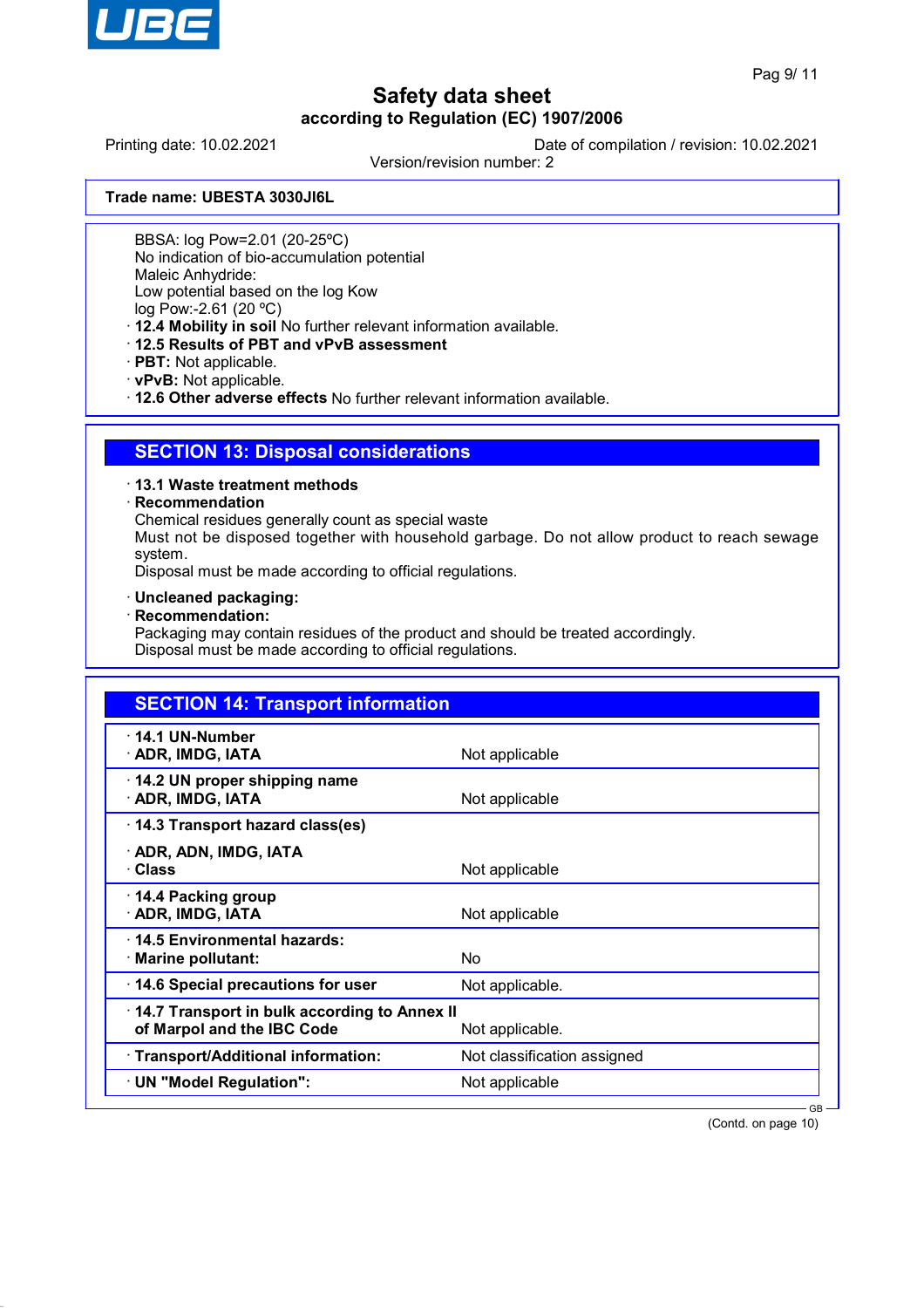

Printing date: 10.02.2021 Date of compilation / revision: 10.02.2021

Version/revision number: 2

**Trade name: UBESTA 3030JI6L**

## **SECTION 15: Regulatory information**

- · **15.1 Safety, health and environmental regulations/legislation specific for the substance or mixture**
- · **Directive 2012/18/EU**
- · **Named dangerous substances ANNEX I** None of the ingredients is listed.
- · **15.2 Chemical safety assessment:**

For the mixture:

A Chemical Safety Assessment has not been carried out.

## **SECTION 16: Other information**

This information is based on our present knowledge. However, this shall not constitute a guarantee for any specific product features and shall not establish a legally valid contractual relationship.

#### · **Relevant phrases**

- H302 Harmful if swallowed.
- H314 Causes severe skin burns and eye damage.
- H317 May cause an allergic skin reaction.
- H318 Causes serious eye damage.

H332 Harmful if inhaled.

H334 May cause allergy or asthma symptoms or breathing difficulties if inhaled.

H372 Causes damage to organs through prolonged or repeated exposure.

- H412 Harmful to aquatic life with long lasting effects.
- · **Training hints**

Specific training of workers to comply with the requirements specified in the Safety Data Sheet is required.

· **Classification according to Regulation (EC) No 1272/2008**

-Physico-chemical hazards: the classification of the mixture has been done based on tests.

-Health hazards: the classification of the mixture has been done based on information of ingredients.

-Environment hazards: the classification of the mixture has been done based on information of ingredients.

#### · **Department issuing SDS:** Product Liability group

- · **Contact:** Contact with business unit for any issue related to the safety data sheet
- · **Abbreviations and acronyms:**

ADR: Accord européen sur le transport des marchandises dangereuses par Route (European Agreement concerning the International Carriage of Dangerous Goods by Road)

IMDG: International Maritime Code for Dangerous Goods

- IATA: International Air Transport Association GHS: Globally Harmonised System of Classification and Labelling of Chemicals
- EINECS: European Inventory of Existing Commercial Chemical Substances
- ELINCS: European List of Notified Chemical Substances
- CAS: Chemical Abstracts Service (division of the American Chemical Society)
- DNEL: Derived No-Effect Level (REACH)
- PNEC: Predicted No-Effect Concentration (REACH)
- LC50: Lethal concentration, 50 percent
- LD50: Lethal dose, 50 percent
- PBT: Persistent, Bioaccumulative and Toxic
- vPvB: very Persistent and very Bioaccumulative
- Acute Tox. 4: Acute toxicity oral Category 4
- Skin Corr. 1B: Skin corrosion/irritation Category 1B
- Eye Dam. 1: Serious eye damage/eye irritation Category 1
- Resp. Sens. 1: Respiratory sensitisation Category 1
- Skin Sens. 1: Skin sensitisation Category 1
- Skin Sens. 1A: Skin sensitisation Category 1A

STOT RE 1: Specific target organ toxicity (repeated exposure) – Category 1

Aquatic Chronic 3: Hazardous to the aquatic environment - long-term aquatic hazard – Category 3

(Contd. on page 11)